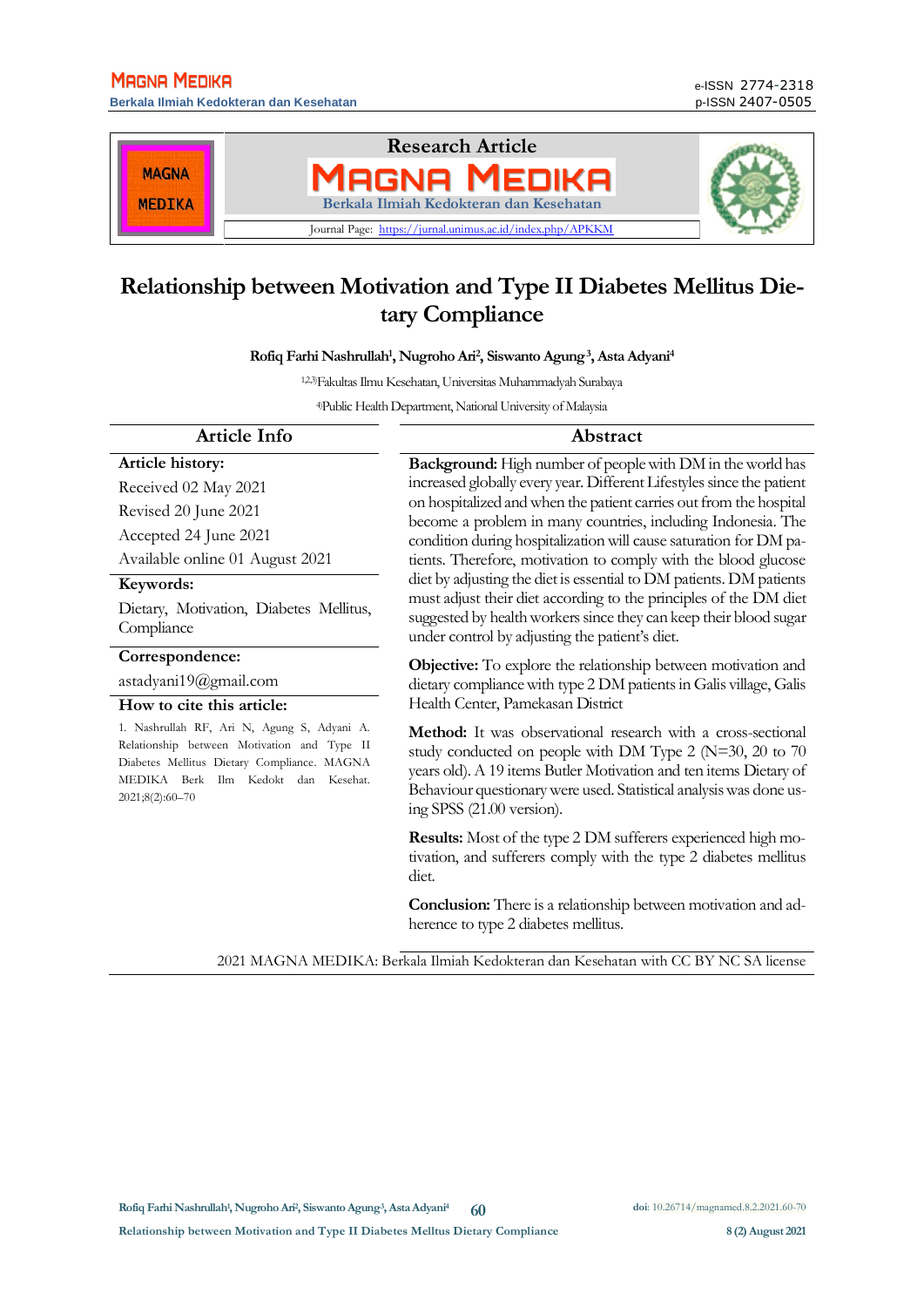## **INTRODUCTION**

Diabetes Mellitus (DM) is a group of metabolic diseases that has characteristics in blood glucose levels (hyperglycemia) escalation occurred due to abnormalities in insulin secretion, insulin action, or both<sup>1</sup>. According to Soegondo, DM occurs when the body does not produce enough insulin to maintain normal blood sugar levels or when cells do not respond to insulin appropriately<sup>2</sup>.

Several risk factors influencing the occurrence of DM including unhealthy eating patterns in which they tend to consume excessive carbohydrates and glucose sources continuously; if DM sufferers do not comply with the treatment program recommended by doctors, nutritionists, or other health workers, it will lead to problems that can worsen the condition of the disease. There are still several people who do not comply and understand how to have a good DM diet. Therefore, having a dietary arrangement for DM patients in consuming food and applying it in daily eating habits based on the body's needs is compulsory. For DM patients, adjusting the diet is not easy since the menu consumed is entirely restricted. This condition will cause saturation for DM patients; therefore, motivation to comply with the blood glucose diet by adjusting the diet is essential to be committed by the DM patients. Motivation is pivotal since it triggers an individual to do something to achieve the expected goal<sup>3</sup> . High self-efficacy and knowledge have a positive impact on lifestyle adherence and consequently result in better clinical outcomes $24$ . The other Researchers found that participants in the higher-income group tend to consume higher calorie intake than those in the lowerincome group. This is one of the sociocultural issues that needed for further exploration<sup>25</sup>.

The number of people with DM continuously increases globally every year, 239.3 million according to data published by the World Health Organization<sup>4</sup>. The number of DM sufferers in Indonesia, according to the International Diabetes Federation (IDF), is estimated to be 5.6 million in 2000, and in 2020 there will be 178 million people over 20 years of Age and assuming a DM prevalence of 4.6%, 8.2 million DM patients will be obtained<sup>2</sup>. This high number has turned Indonesia into the seventh-highest number of DM sufferers worldwide after China, India, the United States, Brazil, Russia, and Mexico<sup>5</sup>. The number of DM patients in Surabaya in 2000 was 50.000 patients. According to the management of the Indonesian Diabetes Association (PERSADIA) Subagijo Adi, the number of DM sufferers is  $6\%$  or 2.248.605 people from the total population of East Java  $37.476.757$  people in East Java<sup>5,6</sup>. Basuki's 2004 study of DM patients stated that 75 % of DM did not comply with the diet suggested. Based on the results of pre-research on March 24, 2011, in the inpatient room of Baptist Kediri Hospital, based on the interviews conducted with 10 DM patients, it was found that 7 (70%) DM patients who did not comply to diet due to lack of family support, and 3 DM patients (30%)<sup>7</sup>. Based on Indonesian Basic Health Research Data in 2018 quoted from the Indonesian Ministry of Health in 2018, East Java is included in the top 5 regions with the most DM sufferers, namely 2.5% after DKI Jakarta 3.4%, East Kalimantan 3.1%, DI Yogyakarta 3%, and North Sulawesi 2.6%. Based on the 2019 East Java health profile data, Pamekasan is the number 28 region of all regions in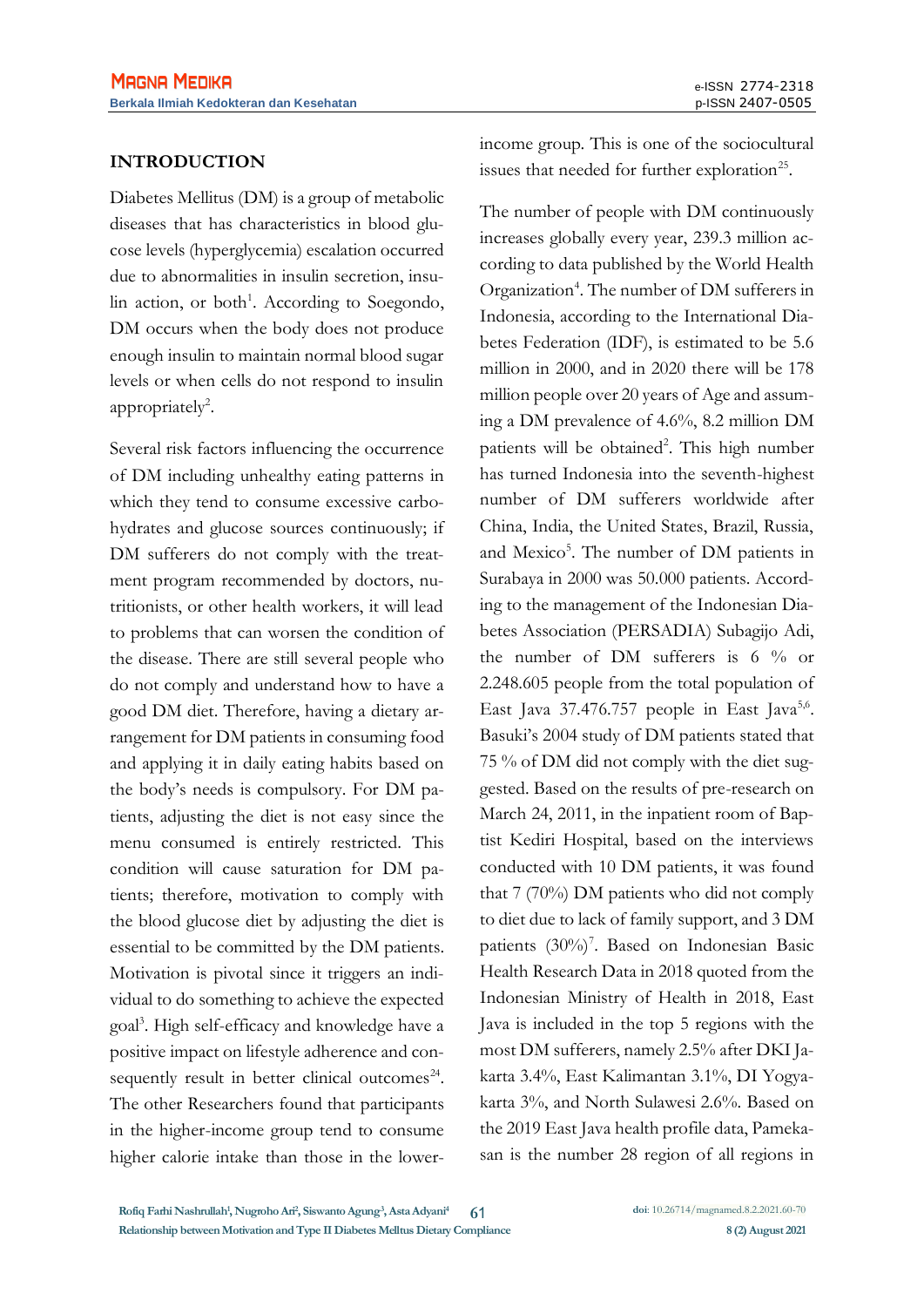#### **Berkala Ilmiah Kedokteran dan Kesehatan** p-ISSN 2407-0505

East Java which has the most DM sufferers related to low health behavior among other cities. Based on the Galis Health Center data results in October – December 2015, 58 DM sufferers carried out control at Galis Health Center, Galis District, Pamekasan Regency. Based on information obtained from health workers at the Galis Health Center in Pamekasan Regency, the average DM sufferers will comply with the recommendations and suggestions from the health workers when they are hospitalized. However, the irregular lifestyle will return as the patients return home as they carry out the routine and forget about their previous physical condition. Thus, the illness suffered is worse, high blood glucose levels and complications occur. Different Lifestyle: Since the patient is hospitalized and the patient carries out from the hospital becomes a problem in many countries, including Indonesia, the condition will cause saturation for DM patients. Therefore, motivation to comply with the blood glucose diet by adjusting the diet is essential to DM patients.

According to Wade & Travis, motivation is a process in humans, causing individuals to move towards the goals they have or move away from improper situations<sup>8</sup>. Behavioral attitudes individual health is also influenced by individual self-motivation to act healthily and maintain health. Without motivation in dietary settings, DM patients will experience noncompliance in regulating their daily diet. DM patient compliance in carrying out a diet is one of the essential matters in controlling DM. Patients must adjust their diet according to the principles of the DM diet suggested by health workers since they can keep their blood sugar under control by adjusting the patient's diet<sup>9</sup>.

Compliance is the indicator to which patients comply with clinical recommendations from doctors who handle them $10$ . According to Sacket, compliance is the extent to which the patients' behavior follows the provisions given by a health professional<sup>11</sup>. In practice, compliance is defined as the level of the patient carrying out the treatment and behavior recommended by a doctor or paramedic, as the provisions recommended in DM sufferers. Many DM patients experience failure in treatment, which might be caused by various factors, not complying with the proper diet. Complications from DM that can arise due to non-compliant patients carrying out the therapy program are dietary regulation, exercising, and drug usage. For hospitalized patients, controlling blood sugar levels is carried out every morning, here patients who are regularly treated with a pattern of therapy and the diet will look stable; however, for non-compliance patients to therapy and diet in the morning, the increase of blood sugar levels will occur.

Diet is a habit about the amount and type of food and drinks an individual consumes daily, especially foods regulated to improve individuals' specific needs by including and excluding certain foods. According to Hartono, diet regulation sets the type and amount of food for specific purposes such as maintaining health and nutritional status and helping to cure disease<sup>12</sup>. Every diet includes food, but not all foods are included in the diet category. On a diet, the type and amount of food are determined and controlled to achieve specific goals. A diabetic diet is a diet that is recommended for people with DM; usually, it is restricted in the amount of sugar or easily absorbed carbohydrates. In addition to controlling sugar levels regularly, having a regular diet and exercise is the key to successful diabetes management.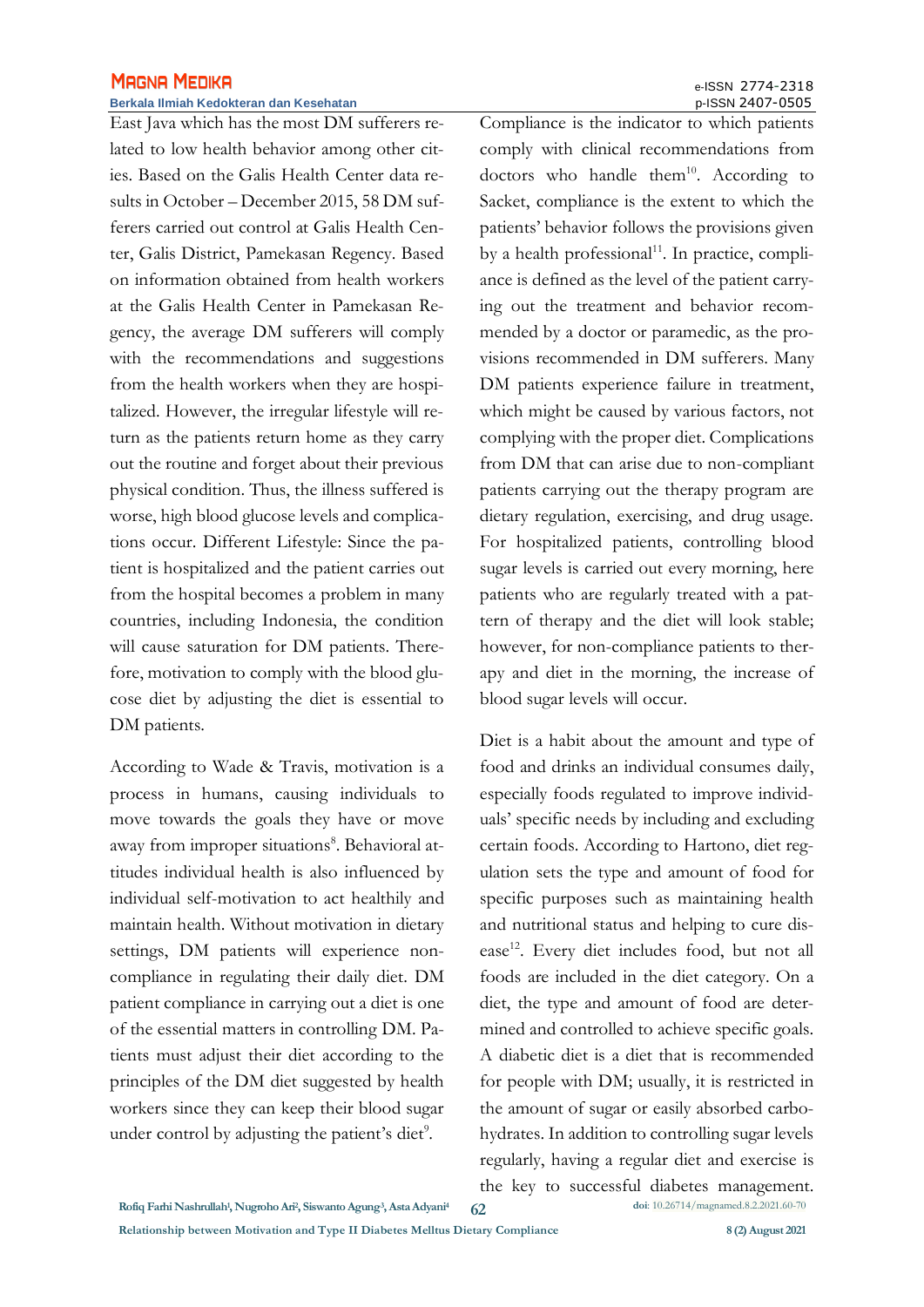From the above background, researchers are interested in exploring the relationship between motivation and compliance with type 2

# **METHODS**

The research used is observational research with a cross-sectional design. Populations in this study were all patients as many as 50 with Type 2 Diabetes Mellitus (DM) around Puskesmas Galis working area in October–December 2015. This study used *Non-Probability* Sampling with a *consecutive sampling*<sup>13</sup>. The sample of this study was 30 respondents with type 2 DM patients. The independent variable is the motivation of type 2 DM patients, and the dependent variable in this research is the dietary compliance of type 2 DM patients. This research was conducted in Galis Village, the working area around Puskesmas Galis, Pamekaran Regency, for two weeks.

In this study, the instruments used are:

#### 1). Motivation Questionnaire

A 19 items motivation questionnaire sheets was used Scoring is given by: Strongly agree = 4 Agree  $=$  3 Disagree  $=$  2 Strongly disagree  $=$ 1. Classification: Hight =  $76-100%$  Medium = 56- 75%. The Questionnaire Developed from Buttler Motivation Questionnaire 2010, The Questionnaire was adopted from Buttler 2010, translated into Indonesian, adjusted to the conditions of the target population, and performed validation and reliability. Test

2). Dietary compliance for DM type 2 and observation

A 10 Items Question about the behavior of DM Dietary was developed from Notoatmodjo 2010. The Questionnaire on dietary diabetes on DM patients in Galis Village, Galis Health Center Pamekasan Regency.

compliance behavior in each question was given yes and no answer choices. Scoring for Yes and No answer choice was given  $Yes = 1$ ,  $No = 0$ . The classification is based on the number of questions answered and the number of questions multiplied. then classified into 2 options Categories: there are obedient  $= 60$ -100% disobedient ≤50% (Notoadmojo, 2010).

The data analysis in this research used Fisher's exact test because the data scale is ordinal, and the cell has an expected value below 20%. This study is intended to find a correlation between motivation and dietary compliance.

### **RESULTS**

### **Characteristics Respondents**

Most respondents aged 30-48 are 21 (70.0%), and gender reveals that most respondents are 16 women (53.3%). Education reveals that most respondents (60.0%) received their education in Junior and Senior High School, while seven attended college (23.3%). Occupation reveals that 13 respondents work as private employers (43.3%) as in table 1.

# **Dietary Compliance of Patients with Type 2 Diabetes Mellitus**

The distribution of motivation of patients with type 2 Diabetes Mellitus in the working area of Puskesmas Galis Pamekasan Regency in Galis Village, as in table 2, shows high motivation with several 17 respondents (56.7%) and those whose moderate motivation were 13 respondents (43.3%). At the same time, there were no patients whose motivation was low  $(0\%)$ .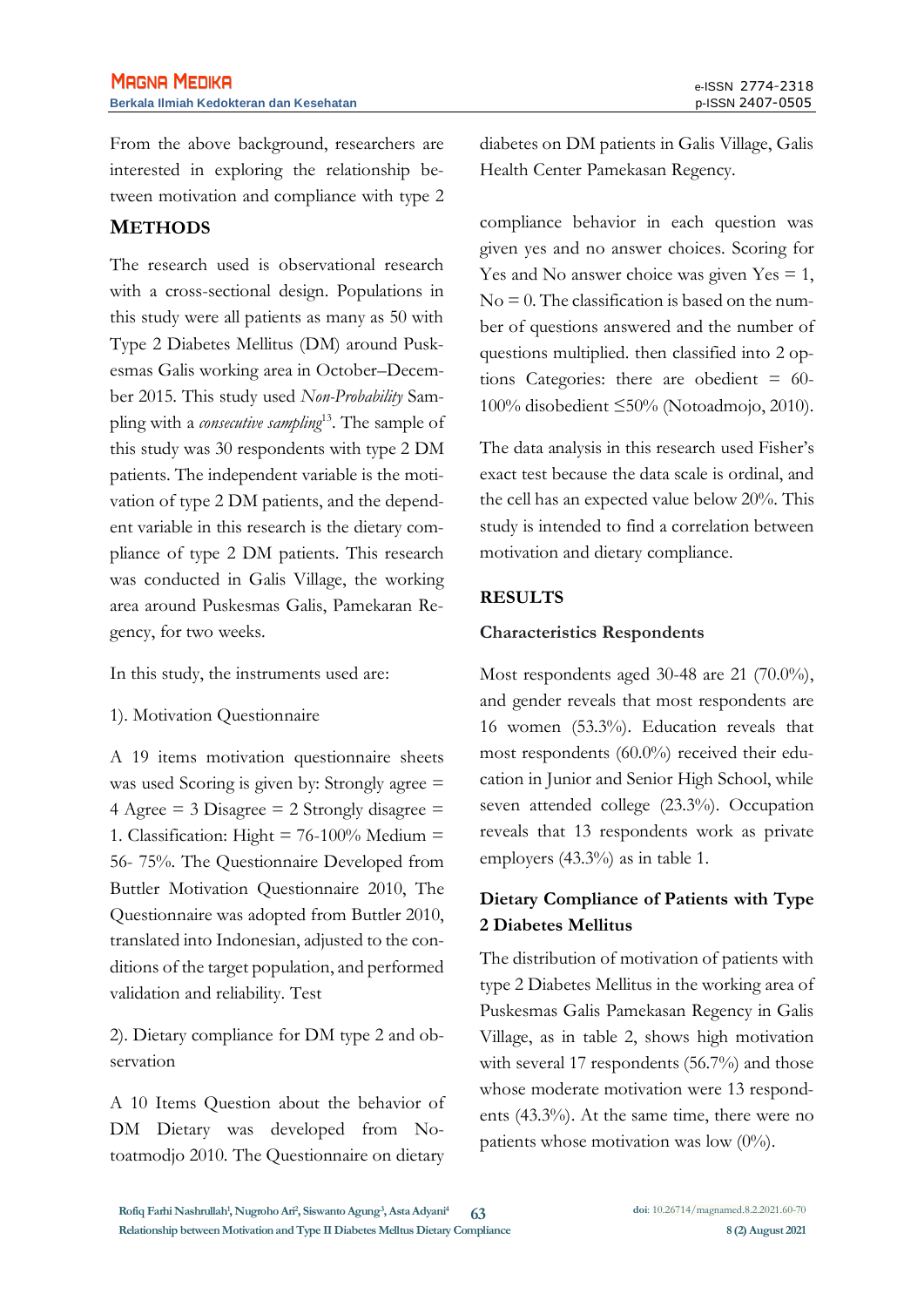| Variable                 | Description                                                    | Frequency      | Percent  |
|--------------------------|----------------------------------------------------------------|----------------|----------|
|                          | $30-36$ y.o                                                    | 9              | $30,0\%$ |
| Age<br>(year's old, y.o) | $37-42$ y.o                                                    | 9              | $30,0\%$ |
|                          | 43-48 y.o                                                      | 3              | $10,0\%$ |
|                          | 49-54 y.o                                                      | 5              | 16,7%    |
|                          | $55-60$ y.o                                                    | 4              | $13,3\%$ |
| Gender                   | Male                                                           | 14             | 46,7%    |
|                          | Female                                                         | 16             | 53,3%    |
| Education                | None                                                           | 3              | $10,0\%$ |
|                          | Elementary school                                              | 2              | 6,7%     |
|                          | Junior high school                                             | 9              | $30,0\%$ |
|                          | Senior high school                                             | 9              | $30,0\%$ |
|                          | College (Diploma 1, Diploma 2, Diploma<br>3, Bachelor, Master) | 7              | 23,3%    |
| Occupation               | Private employee                                               | 13             | $43,3\%$ |
|                          | Entrepreneur                                                   | 1              | 3,3%     |
|                          | Civil servant                                                  | 1              | 3,3%     |
|                          | Housewife                                                      | 11             | 36,7%    |
|                          | Teachers, police, military, lecturers                          | $\overline{4}$ | $13,3\%$ |

**Table 1** Distribution of Respondent databased on Demographic (Age, Gender, Education, and Occupation) of Patients with Type 2 Diabetes Mellitus

Based on table 2, the distribution of dietary compliance data of patients with type 2 Diabetes Mellitus in the working area of Puskesmas Galis, Galis Village Pamkasan Regency shows

that 17 respondents with DM were compliant (56.7%) and 13 respondents with DM were non-compliant (43.3%).

**Table 2.** Distribution of Respondents' Data Based on Motivation and Dietary Compliance of Patients with Type 2 Diabetes Mellitus

| Motivation                | Number | Percentage %     |  |
|---------------------------|--------|------------------|--|
| High                      | 17     | 56.7             |  |
| Moderate                  | 13     | 43.3             |  |
| Total                     | 30     | 100              |  |
| <b>Dietary Compliance</b> | Number | Percentage $(\%$ |  |
| Compliant                 | 17     | 56,7             |  |
| Non-compliant             | 13     | 43,3             |  |
| Total:                    | 30     | 100              |  |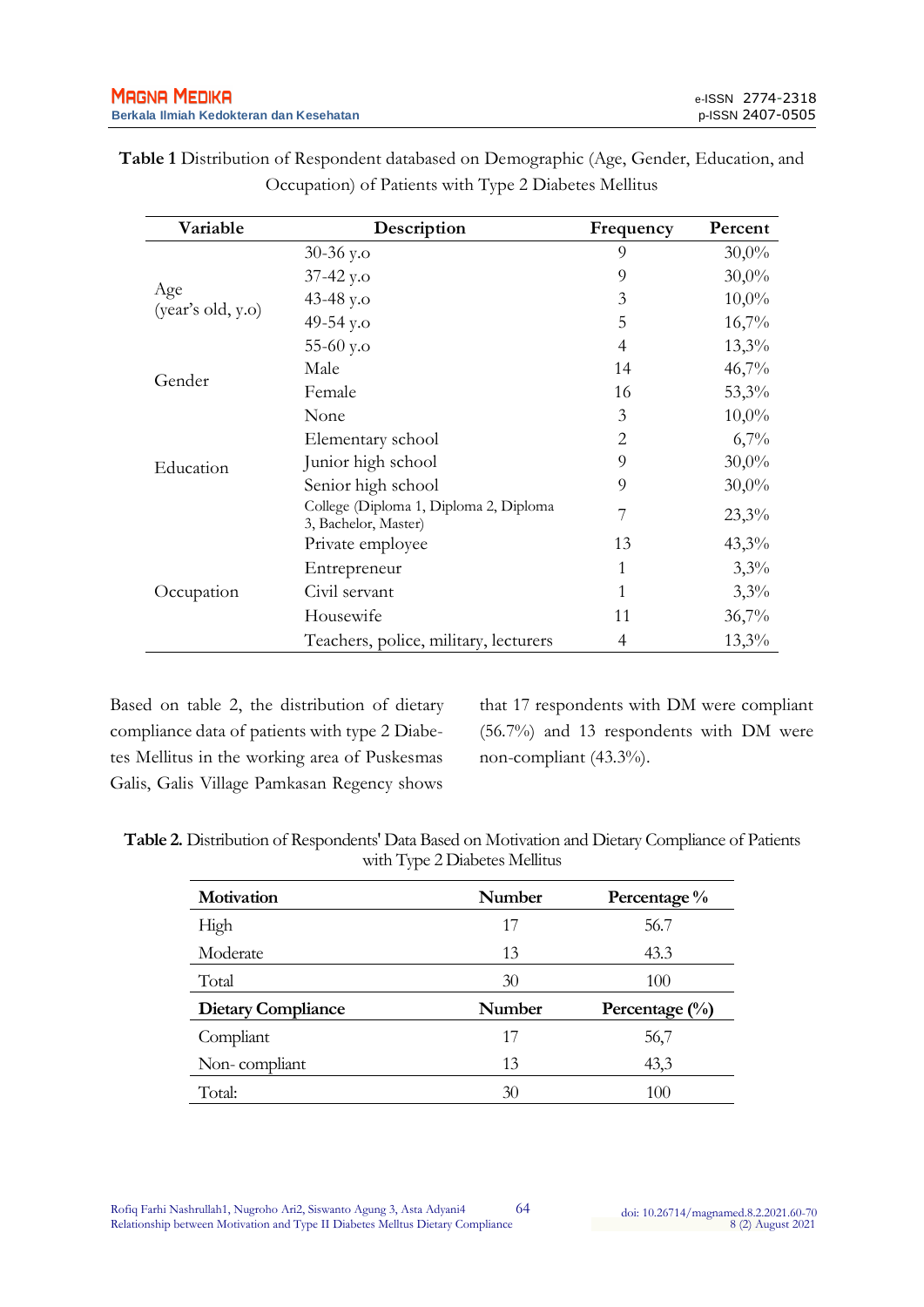#### **Association between Motivation and Dietary Compliance with Type 2 Diabetes Mellitus**

| Table 3. Cross Tabulation between Relationship between Motivation and Dietary Compliance with Type |  |
|----------------------------------------------------------------------------------------------------|--|
| 2 Diabetes Mellitus                                                                                |  |

| Motivation                                                             |           | Dietary Compliance |               |               |       |               |  |
|------------------------------------------------------------------------|-----------|--------------------|---------------|---------------|-------|---------------|--|
|                                                                        | Compliant |                    | Non-compliant |               | Total |               |  |
|                                                                        | n         | $\frac{0}{0}$      | n             | $\frac{0}{0}$ |       | $\frac{0}{0}$ |  |
| High                                                                   | 15        | 50,0               | 2             | 6/            | 17    | 56,7          |  |
| Moderate                                                               | 2         | 6,7                | 11            | 36,7          | 13    | 43,4          |  |
| Total                                                                  | 17        | 56,7               | 13            | 43,4          | 30    | 100           |  |
| The test result of Fisher's exact test p-value<0.00 Odds Ratio: 41, 25 |           |                    |               |               |       |               |  |

Based on the results of the *Fisher's exact* test using SPSS 21 at table 3, the significance p-value is 0.00, and the OR is 41,25 because the p-value  $0.00 \le 0.05$  then H<sub>0</sub> is rejected so that there is a relationship between motivation and dietary compliance of type 2 Diabetes Mellitus. The OR 41,25 in the Fisher's exact test adjusted to the correlation criteria interpretation according to Sugiyono (2008), it is obtained a strong correlation result.

#### **DISCUSSION**

# **Identification of Motivations of Patients with Type 2 Diabetes Mellitus**

Motivation is individual's behavior or attitude to satisfy their needs, and it is because basically human has needs and desires. Motivation is also a person's thoughts in viewing the task or goal<sup>14</sup>. Motivation is a concept that explains behavior; an innate response is referred to behavior<sup>15</sup>. According to Robbins, motivation is a process to explain individuals' intensity, direction, and persistence to achieve their goals<sup>16</sup>. According to Swanburg & Swanburd, motivation within a person will manifest behavior directed to achieve satisfaction<sup>15</sup>. According to

Da Silva, High motivation can increase patients' compliance with type 2 DM on their self-care<sup>17</sup>.

According to Hodges, motivation is psychological that both directly drives and controls a person<sup>18</sup>. The meaning contained in it is encouragement and motive, in which the motive plays a pivotal role since it contains behavior, meaning that in the context of the dietary transformation of DM patients, recovering and reducing disability due to suffering from DM is based on the patients' desire.

Factors influencing motivation are divided into 2, intrinsic factors and extrinsic factors. Intrinsic factors are physical and mental processes, insight or education, needs or necessities, and types of gender<sup>19</sup>. In contrast, the extrinsic factors are environment, facilities, conditions, socio-economic or work situations. Based on the research results, it was found that most educational levels are Junior High School and Senior High School with the same number of respondents, nine respondents (20.9%) respectively. Education is an activity deliberately carried out to obtain results in the form of a person's knowledge, skills, and attitudes; thus, individuals who receive an education will quickly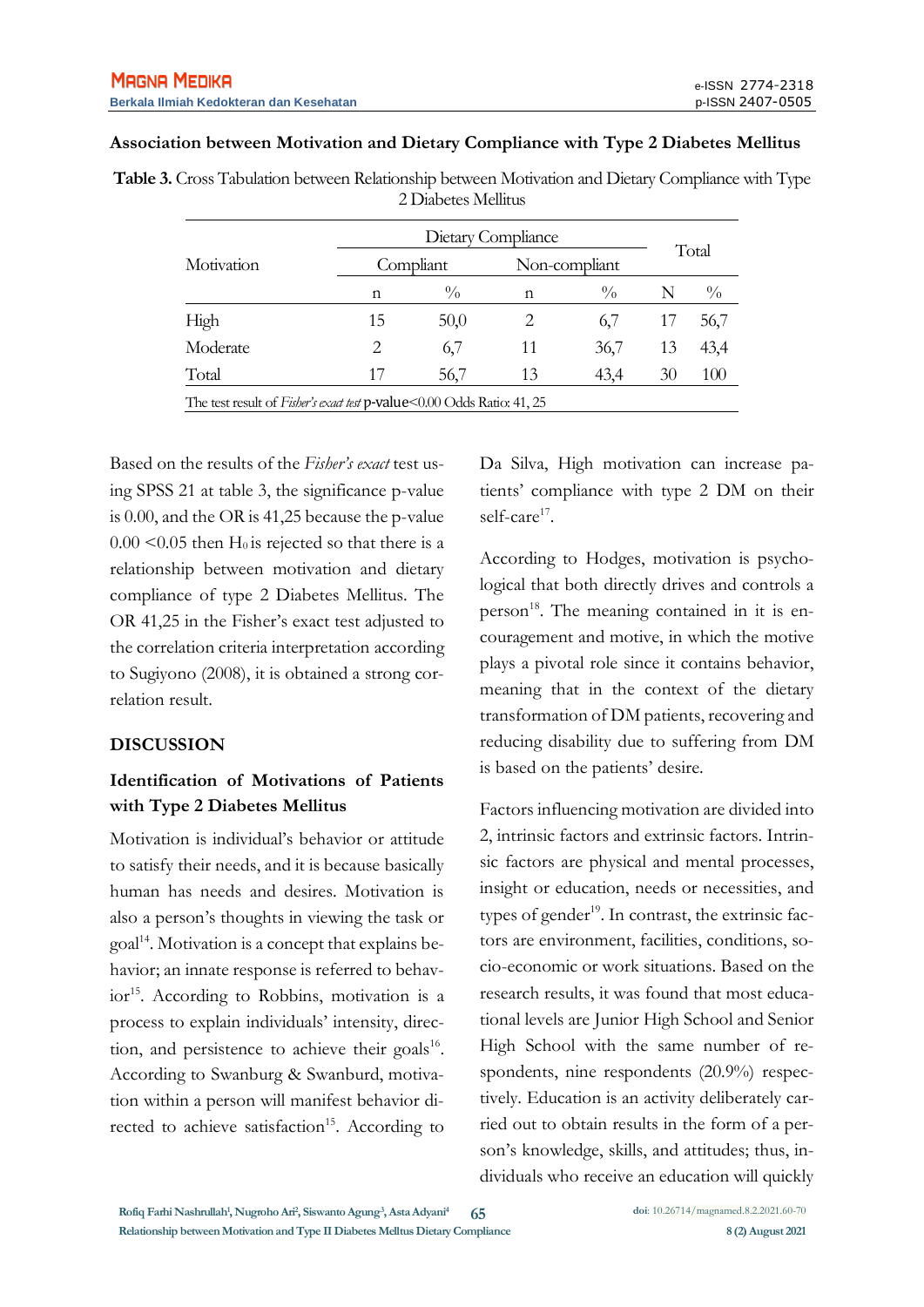motivate themselves. The same as those with type 2 DM patients who received high-level education will have high motivation to recover from type 2 DM. This condition occurred because education is an intrinsic factor affecting motivation. Motivational interview is a crucial strategy, as it is designed to 'reinforce personal motivation and commitment to a specific goal, by eliciting and explore the person's reasons for change.<sup>28</sup>

The female sex tends to be more active in activity compared to men. This is due to women tend to be in a group compared to men. It is shown in this research that the majority were 16 women (37.2%) involved. Occupation is also an extrinsic factor that might affect motivation. The busyness of working becoming their routine sometimes turns them into saturation which affects their level of motivation. In this study, 11 respondents work as housewives with a percentage (25.6%), and 13 respondents work as private employees with a percentage (30,2%).

Based on the results of the research show that characteristic demographic of Age are majority respondents % are 49-54 years old, gender shows that the majority of the respondent's was 16 women (37.2%), Education Items shows that the majority of respondents' education in Junior High School were nine respondents (20.9%) and based on occupation shows that 13 respondents work as Private employees (30.2%). According to theories, it can be assumed that motivation is influenced by various things, including education, gender, occupation, and environment. The surroundings can affect the behavior or attitude and steps taken in the mindset to determine one action, in this case, on people with type 2 DM. If the patients want to recover or have balanced blood sugar levels, they have high motivation. Motivation has a prominent role since it can lead an individual to achieve the expected goal. Motivation for people with Diabetes Mellitus is a form of responsibility for the disease they suffered.

# **Identification of Diabetes Mellitus Type 2 Dietary Compliance**

The data obtained from the observation of the booklet found that respondents mostly had regular meal schedules but did not pay attention to the number of calories consumed and the types of sugar that must be avoided.

Compliance (Adherence) is a behavior or attitude in complying or adhering to a recommendation of daily habits and can be assessed by a research score. Compliance is influenced by the level of education, in which education is the primary basis for successful prevention of treatment<sup>20</sup>. Some previous studies found a direct relationship between self-efficacy and lifestyle management; self-efficacy increases adherence, consequently reducing the barrier to changes. The participants specified the following factors were the obstacles in adopting lifestyle change recommendations, which are food accessibility, food habits, stress, lack of time, lack support, and low motivation level <sup>26,27</sup>

According to Carpenito argues that the factors influencing the level of compliance are anything that contributes positive effect so that the patient is no longer able to remain compliant until they become less compliant and noncompliant. There are factors affecting compliance: 1. Management of instructions, for instance, no one will comply with instructions if they misunderstand the instructions given to them<sup>21</sup>. 2. The level of education, for instance,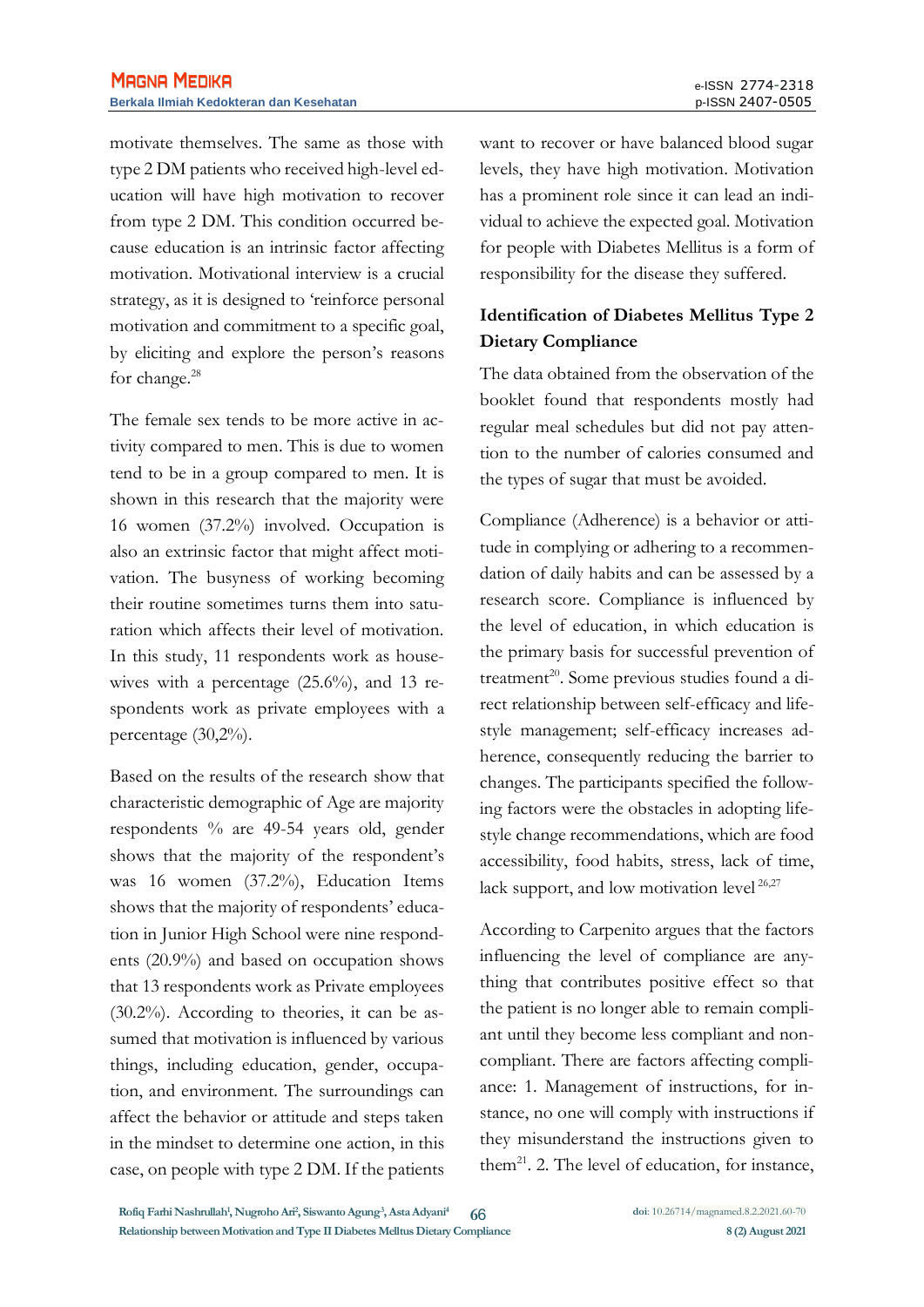#### **Berkala Ilmiah Kedokteran dan Kesehatan** p-ISSN 2407-0505

the level of education, can elevate compliance as long as that education is an active education obtained independently. As the results of this research, most education levels are Junior High School and Senior High School, with several nine respondents  $(20.9\%)$  respectively<sup>21</sup>. 3. Illness and Medication, for instance, lower compliance behavior for chronic disease (due to no immediate harmful effects or obvious risks encountered) $^{21}$ . 4. Beliefs, attitudes and personalities, personalities between compliance people and those who fail, non-compliant people suffer depression, anxiety, very concerned about their health, have a more social life, and focus on themselves $^{21}$ . 5. Family support can be an influential factor in determining individuals' health beliefs and values in determining the treatment program they will receive $21$ .

6. Economic level, the economic level is the financial capability to fulfill all the necessities of life through working or not, but usually, other financial sources are reliable to fund all the treatment and care programs expanse. Therefore, people from the lower-middle economic level are non-compliant<sup>21</sup>. 7. Social support as an example social support in the form of emotional support from members, friends, time, and money are pivotal factors of compliance. For instance, if there is no transportation and costs can reduce anxiety caused by the disease<sup>21</sup>. 8. Habits can influence healthy behavior. Therefore, it is necessary to develop a strategy that is to alter behavior and maintain this transformation<sup>21</sup>. 9. Nursing professional support (health), health professional support is another factor influencing patients' compliance<sup>21</sup>.

Based on the results of the research and existing theories, it can be assumed that the factors that can affect dietary compliance are management of instructions, Educational level, illness and medication, Beliefs, personality and family support, economic level, social support, healthy behavior, professional support and nursing (health). Diabetes Mellitus diet is a way for people with DM to feel comfortable, prevent more severe complications and improve eating habits to gain better metabolic control by lowering blood sugar levels approaching normal through balancing food intake, insulin/glucose-lowering drugs, oral and physical activity, reducing glucose in urine to negative and reducing polydipsia (frequent urination), providing enough energy to maintain or reach the standard weight and establish the main pillars in DM therapy. Thus, regular activity can be carried out by people with DM

The ability of DM patients or sufferers to control their lives can affect the level of compliance; a health-oriented individual tends to adopt all habits that can improve health and accept all kinds of things that will restore their health. Therefore, those who think DM is lifethreatening and dangerous for their life will consider transforming their eating pattern and lifestyle; hence dietary compliance tends to be high.

# **The Relationship Between Motivation and Dietary Compliance of Type 2 Diabetes Mellitus**

Motivation is individual behavior to satisfy their needs due to essential humans have needs and desires. Motivation is also a person's thoughts in viewing a task or  $\text{goal}^{14}$ —motivation as a concept that explains behavior and innate responses referred to within behavior<sup>15</sup>. According to Robbins, compliance is the patient's behavior undergoing medication, following a diet, or following others' lifestyle transformation following medical and health recommendations<sup>16</sup>. Compliance is the main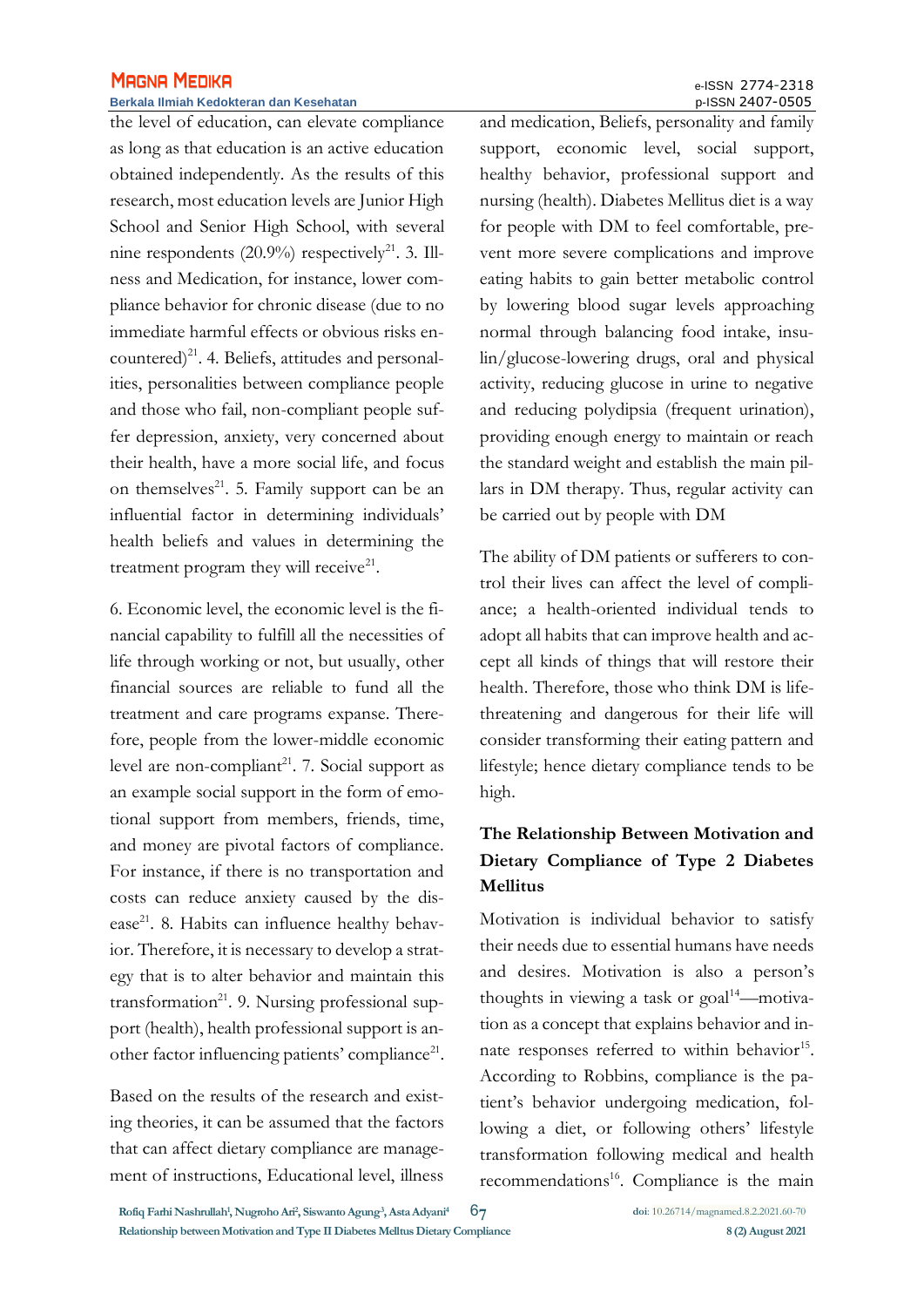thing because following the advice of a medical expert is one way to cure patients $^{22}$ .

In line with the research, there is a relationship between motivation and dietary compliance of the type 2 DM; in this study, it was explained that most patients had the high motivation and were compliant with the type  $2 DM$  diet<sup>23</sup>. Besides, a study conducted by Tombokan found a significant relationship between patient motivation and compliance with type 2 DM patients to commit treatment at the family doctor clinic<sup>18</sup>. The motivation of people with diabetes mellitus in carrying out treatment can low can also be high. This can be caused by many factors that can affect a person's motivations for doing treatment well—one of the factors that can affect people's motivation with diabetes. Mellitus is a need. Thing This is under the opinion of Maslow (1994) that in everyone there are five needs which include: needs physical (physiological needs); included in Inside is the need for food drinking, need for security needs); including care or protection from physical threats and emotional. The need to live treatment for diabetics Mellitus is a physical need that must be fulfilled, so to fulfill the needs of people with diabetes mellitus, people with diabetes mellitus need to do the treatment well. In addition, support from the family to go very well is needed to increase motivation in undergoing treatment.<sup>18</sup>

Based on existing research in the work area of Puskesmas Galis Pamekasan and existing theories, it can be assumed that those who suffer from type 2 DM and has high motivation tend to comply with the DM diet. Whereas those who intend to lower their blood sugar levels become balance, they have high motivation to lower their blood sugar levels. Therefore, the only way is through committing a Diabetes Mellitus diet. This study has proven that most high motivation type 2 DM diets comply(adhere) to the diabetes diet.

### **CONCLUSION**

Most people with Type 2 DM experience high motivation, and most people with type 2 DM adhere to a type 2 DM diet, and there is a relationship between motivation compliance with type 2 DM diet.

### **REFERENCES**

- 1. Smeltzer SC, Bare BG, Hinkle JL, Cheever KH, Townsend MC, Gould B. Brunner and Suddarth's textbook of medical surgical nursing 10th edition. Philadelphia: Lippincott Williams & Wilkins; 2008.
- 2. Soewondo P, Soegondo S, Suastika K, Pranoto A, Soeatmadji DW, Tjokroprawiro A. The DiabCare Asia 2008 study â Outcomes on control and complications of type 2 diabetic patients in Indonesia. Med J Indones. 2010;19(4):235–44.
- 3. Susanti CE, Tedjasuksmana B. Effect Of Knowledge On Nutrition Diet Behavior With Attitude To Mediation Functional Foods For Diabetes Mellitus Patients In Surabaya. In: Conference In Business, Accounting, And Management (CBAM). 2021. p. 151–64.
- 4. Tao Z, Shi A, Zhao J. Epidemiological perspectives of diabetes. Cell Biochem Biophys. 2015;73(1):181–5.
- 5. Roifah I. Analisis hubungan lama menderita diabetes mellitus dengan kualitas hidup penderita diabetes mellitus. J Ilmu Kesehat. 2017;4(2):7–13.
- 6. Amaliah AN, Febriza AMI. The Relations Between Diabetes Mellitus Type 2 on The Incidence Cataract in Balai Kesehatan Mata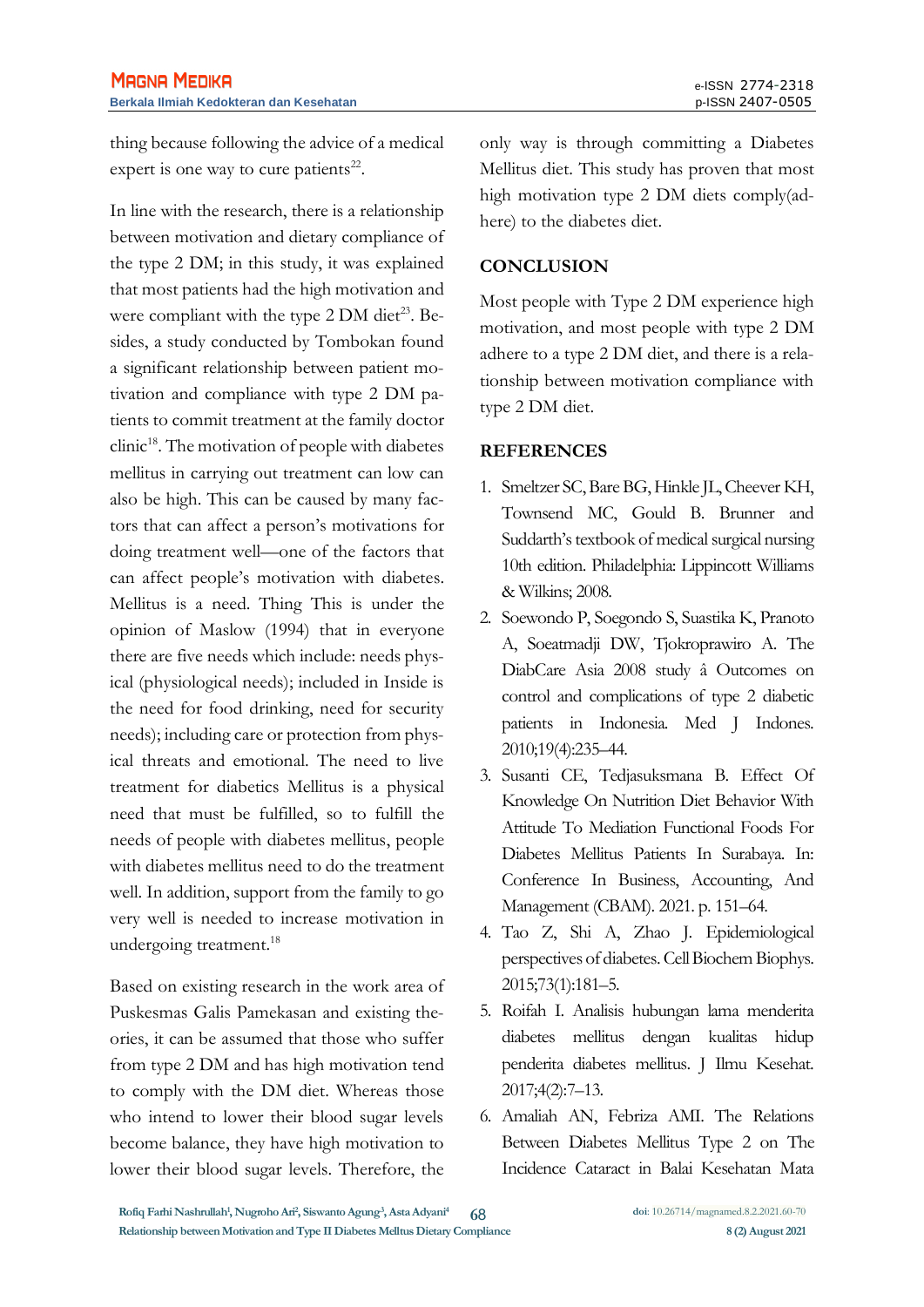Makassar in 2016. MAGNA MEDICA Berk Ilm Kedokt dan Kesehat. 2019;6(1):99–106.

- 7. Susanti ML, Sulistyarini T. Dukungan keluarga meningkatkan kepatuhan diet pasien diabetes mellitus di ruang rawat inap RS. Baptis Kediri. J Stikes. 2013;6(1):1–10.
- 8. Crust L. A review and conceptual reexamination of mental toughness: Implications for future researchers. Pers Individ Dif. 2008;45(7):576–83.
- 9. Azis A, Aminah S. Pengetahuan, Motivasi dan Kepatuhan Diet Pasien DM Tipe II di Wilayah Kerja Puskesmas Kaliwungu Kendal. J Smart Keperawatan. 2018;5(1):72–9.
- 10. Goldberg DM. The Impact of Physician Communication on Mental Health Service Utilization. Indiana University; 2019.
- 11. Niven N. Psikologi kesehatan: pengantar untuk perawat dan profesional kesehatan lain. In EGC; 2000.
- 12. Susanti A, Ernawati D. Dietary Habit and Physical Activity in Cases of Hypertension in Kedung Cowek Surabaya. In: The 3 rd International Symposium of Public Health (The 3 rd ISoPH) "Challenging Public Health Roles Towards Global Health Issues." p. 59.
- 13. Alimul Hidayat AA. Metode Penelitian Kesehatan Paradigma Kuantitatif. Vol. 19, Jakarta: Heath Books. 2010.
- 14. Marquis BL, Hutton CJ. Leadership roles and management functions in nursing: theory and application 5th edition. Manila, Philippines: Lippincott Williams & Wilkins. 2006.
- 15. Swansburg RC. of motivation and process (endogenous) theories. Introd to Manag Leadersh Nurse Manag. 2002;412.
- 16. Ariani DW. Personality and learning motivation. Eur J Bus Manag. 2013;5(10).
- 17. Da Silva J. Motivation for self-care in older women with heart disease and diabetes: A

balancing act. University of California, San Francisco; 2003.

- 18. Tombokan V. Faktor-faktor yang berhubungan dengan kepatuhan berobat pasien diabetes melitus pada praktek dokter keluarga di Kota Tomohon. JIKMU. 2015;5(3).
- 19. Notoatmodjo S. Pendidikan dan Perilaku Kesehatan. Metodologi Penelitian Kesehatan. Jakarta: PT Rineka Cipta; 2005.
- 20. Rahmawati SD, Wahyuningsih AS, Yalestyarini EA. Diet Compliance Analysis Towards Blood Sugar Levels For Diabetes Mellitus Patients. J Nurs Pract. 2018;2(1):73–9.
- 21. McKinney AA, Deeny P. Leaving the intensive care unit: a phenomenological study of the patients' experience. Intensive Crit Care Nurs. 2002;18(6):320–31.
- 22. Horne R, Weinman J, Barber N, Elliott R, Morgan M, Cribb A, et al. Concordance, adherence and compliance in medicine taking. London: NCCSDO. 2005;2005:40–6.
- 23. Andhika DA, Ahmad Farudin SKM. Hubungan Motivasi Diri Dan Dukungan Keluarga Dengan Kepatuhan Diet Pada Pasien Diabetes Mellitus. Universitas Muhammadiyah Surakarta; 2020.
- 24. Mishali, M., Omer, H. and Heymann, A.D. (2011), "The importance of measuring selfefficacy in patients with diabetes," Family Practice, Vol. 28 No. 1, pp. 82-87, DOI: 10.1093/camera/cmq086
- 25. Mahdavi, R., et al. (2018), "Contribution of barriers to dietary intake in female patients with type 2 diabetes", Nutrition and Food Science, Vol. 48 No. 3, pp. 510-519, DOI: 10.1108/NFS-04-2017-0080
- 26. Amer, F.A.M., et al. (2018), "Influence of selfefficacy management on adherence to self-care activities and treatment outcome among diabetes mellitus type 2 Sudanese patients", Pharmacy Practice, Vol. 16 No. 4, pp. 1-7,